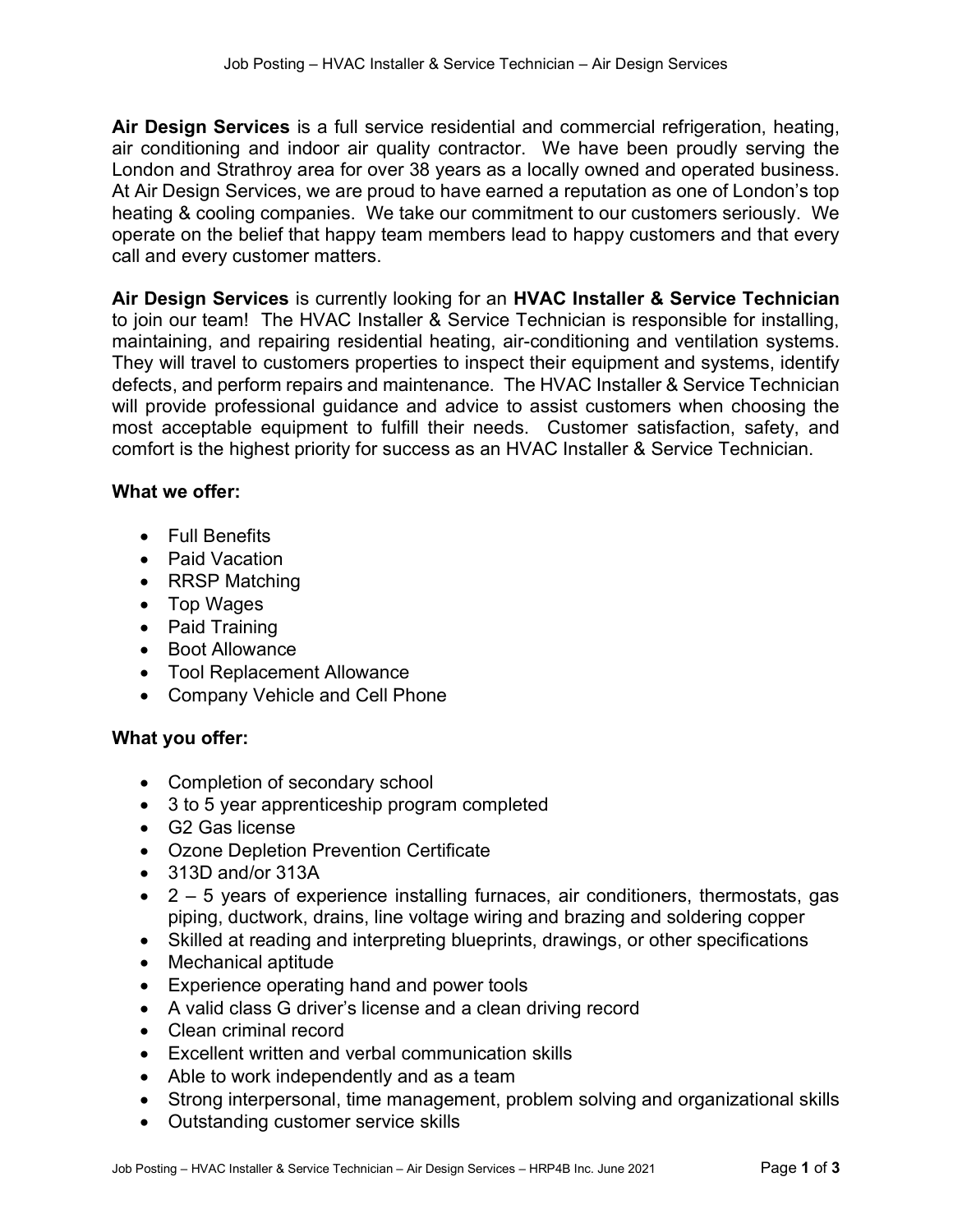- A friendly and personable attitude
- Punctual and dependable
- A clean and professional appearance

## MAIN DUTIES AND RESPONSIBILITIES

### Financial

- Accurately prepare work estimates, invoices, and process payments for clients
- Mitigate financial loss by maintaining inventory and ensuring equipment is in good working order

#### People, Policies & Practices

- Ensure installations are completed in accordance with TSSA standards and municipal building codes and standards
- Follow Energy Star installation processes and procedures and ensure compliance with Occupational Health and Safety Act
- Abide by company standards, instructions, guidelines, policies, processes, and procedures

#### Interpersonal Skills & Contacts

- Maintain communication with dispatch, your manager and the parts and installation departments
- Educate customers on proper care and maintenance, benefits of highly efficient equipment, and promote products, services, and HVAC options
- Respond to customer requests or complaints in a timely manner

#### Problem Solving & Judgement

- Perform various actions to install equipment: read and interpret blueprints, measure, and lay out reference points, measure and cut piping, connect equipment, start up systems and test for leaks
- Troubleshoot customers parts and equipment to determine the need for repair or replacement

#### Information Resources

- Complete and update paperwork to ensure proper documentation and records are retained
- Provide customers with warranty documentation, product manuals and instructions on how to use new equipment
- Maintain a detailed inventory of all HVAC equipment, tools, and resources

# WORKING CONDITIONS